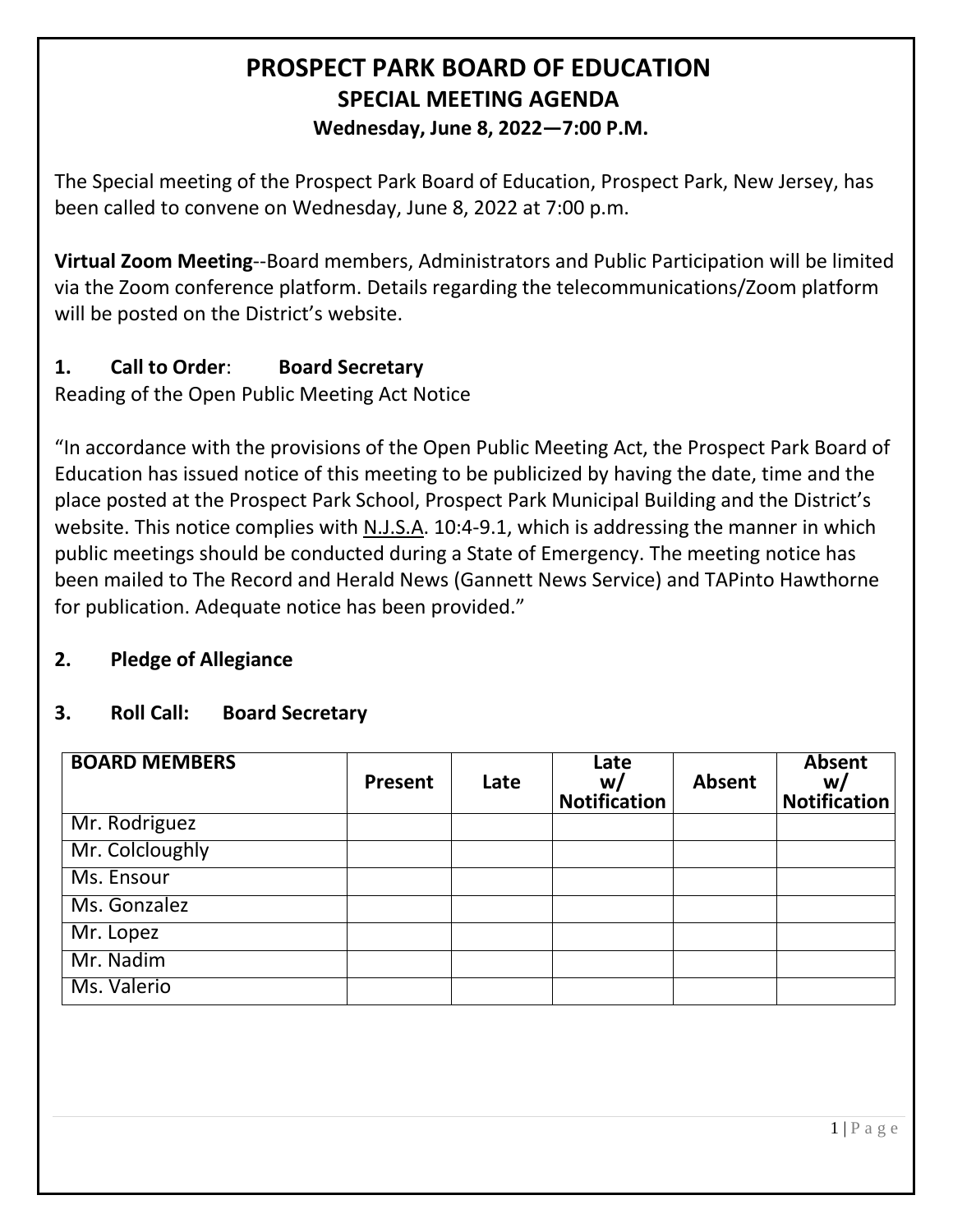# **4. Mission Statement**

The mission of the Prospect Park School District is to develop healthy, alert, informed, responsible, and well-balanced human beings who believe in our America Heritage, and are imbued with a true desire and willingness to participate in and actively contribute to our democratic way of life. We also believe that the public school should be a place where principal, teacher, and parent work in unison to insure the successful progress and goal attainment of the child.

## **5. Acknowledging and Reaffirming School Board Member Code of Ethics**

The Prospect Park Board of Education, individually and as a group, acknowledges and reaffirms that as members of the Board of Education, they recognize they hold authority not as individuals but as members of the full Board. The Board members will comply with the Code of Ethics for School Board members pursuant to N.J.S.A. 18A:12-24.1 as follows and re-produced below:

A school board member shall abide by the following Code of Ethics for School Board Members:

a. I will uphold and enforce all laws, rules and regulations of the State Board of Education, and court orders pertaining to schools. Desired changes shall be brought about only through legal and ethical procedures.

b. I will make decisions in terms of the educational welfare of children and will seek to develop and maintain public schools that meet the individual needs of all children regardless of their ability, race, creed, sex, or social standing.

c. I will confine my board action to policy making, planning, and appraisal, and I will help to frame policies and plans only after the board has consulted those who will be affected by them.

d. I will carry out my responsibility, not to administer the schools, but, together with my fellow board members, to see that they are well run.

e. I will recognize that authority rests with the board of education and will make no personal promises nor take any private action that may compromise the board.

f. I will refuse to surrender my independent judgment to special interest or partisan political groups or to use the schools for personal gain or for the gain of friends.

g. I will hold confidential all matters pertaining to the schools which, if disclosed, would needlessly injure individuals or the schools. In all other matters, I will provide accurate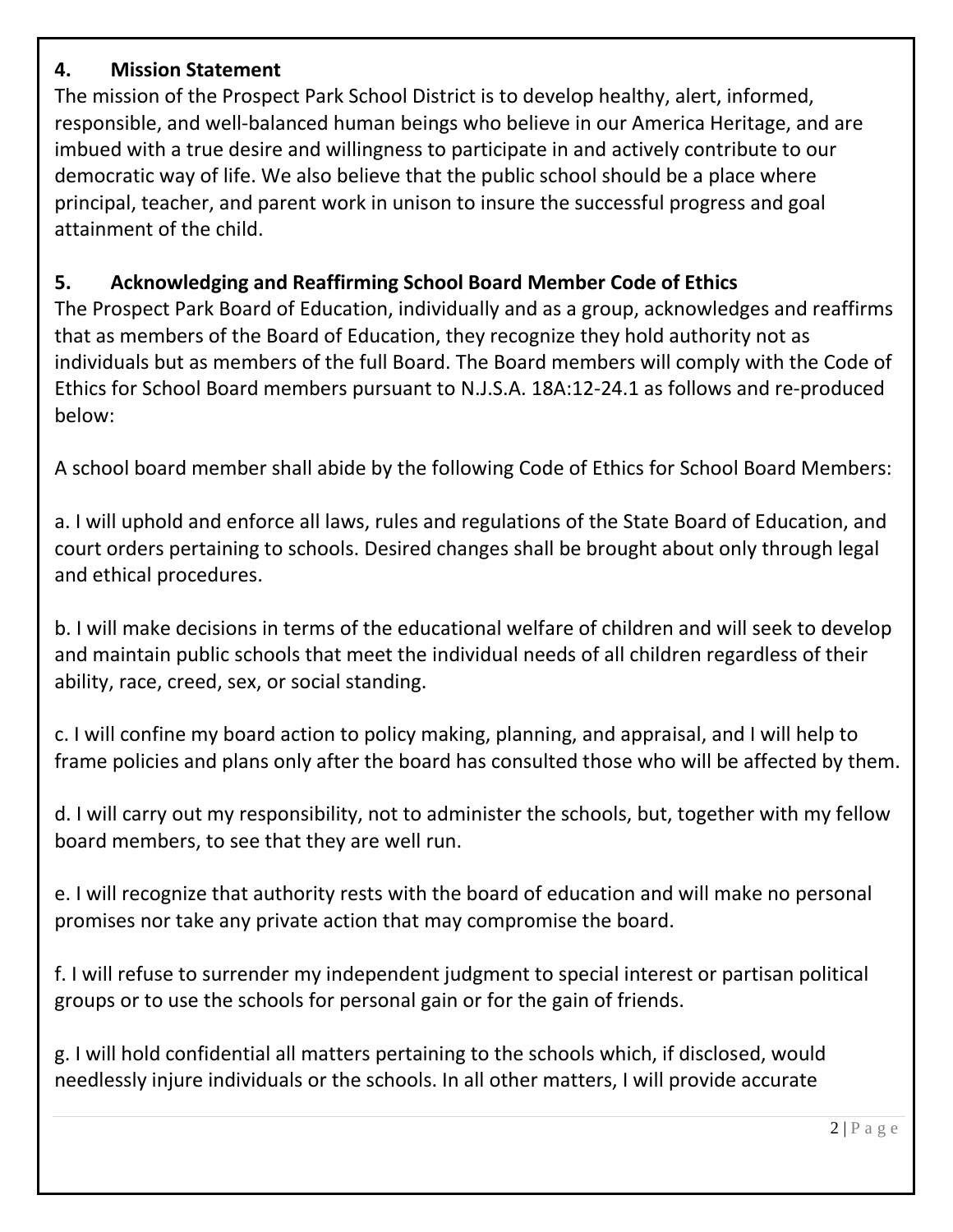information and, in concert with my fellow board members, interpret to the staff the aspirations of the community for its school.

h. I will vote to appoint the best qualified personnel available after consideration of the recommendation of the chief administrative officer.

i. I will support and protect school personnel in proper performance of their duties.

j. I will refer all complaints to the chief administrative officer and will act on the complaints at public meetings only after failure of an administrative solution.

# **6. Conduct at Public Meetings**

It is the goal of the Prospect Park Board of Education that all Board of Education Members and members of the public, act in a respectful manner toward one another, and do not disparage, nor interfere with school functions, operations or Board of Education proceedings.

Any verbal, written, or physical conduct related to race, gender, ethnicity, disability, sexual orientation or religion shall not be tolerated and anyone violating this prohibited conduct may be subject to removal from the meeting, and may be subject in other penalties that are appropriate under the law.

All Board of Education members and members of the general public are requested to take personal responsibility for their actions, and to treat everyone that they have contact with, in a fair and respectful manner.

# **7. Public Participation: Statement to the Public—Agenda Items Only**

At this portion of the meeting, time has been allotted for public comment by members of the public. Each speaker may be allotted up to three (3) minutes and one (1) opportunity, during each public session, to address the Board when recognized by the Board President. Individuals wishing to address the Board shall be recognized by the Board President and shall give their names, addresses and the group, if any, that they represent. Students of the Prospect Park school system who choose to speak are not required to give their home address.

Although, the Board encourages public participation, it reserves the right, through its Board President, to terminate remarks to and/or by any individual not in keeping with the conduct of a proper and efficient meeting. With the exception of those individuals whose names are on the agenda, the Board will not respond to questions during the public participation portion of this meeting involving the employment, appointment, termination of employment, negotiations, terms and conditions of employment, evaluation of the performance of,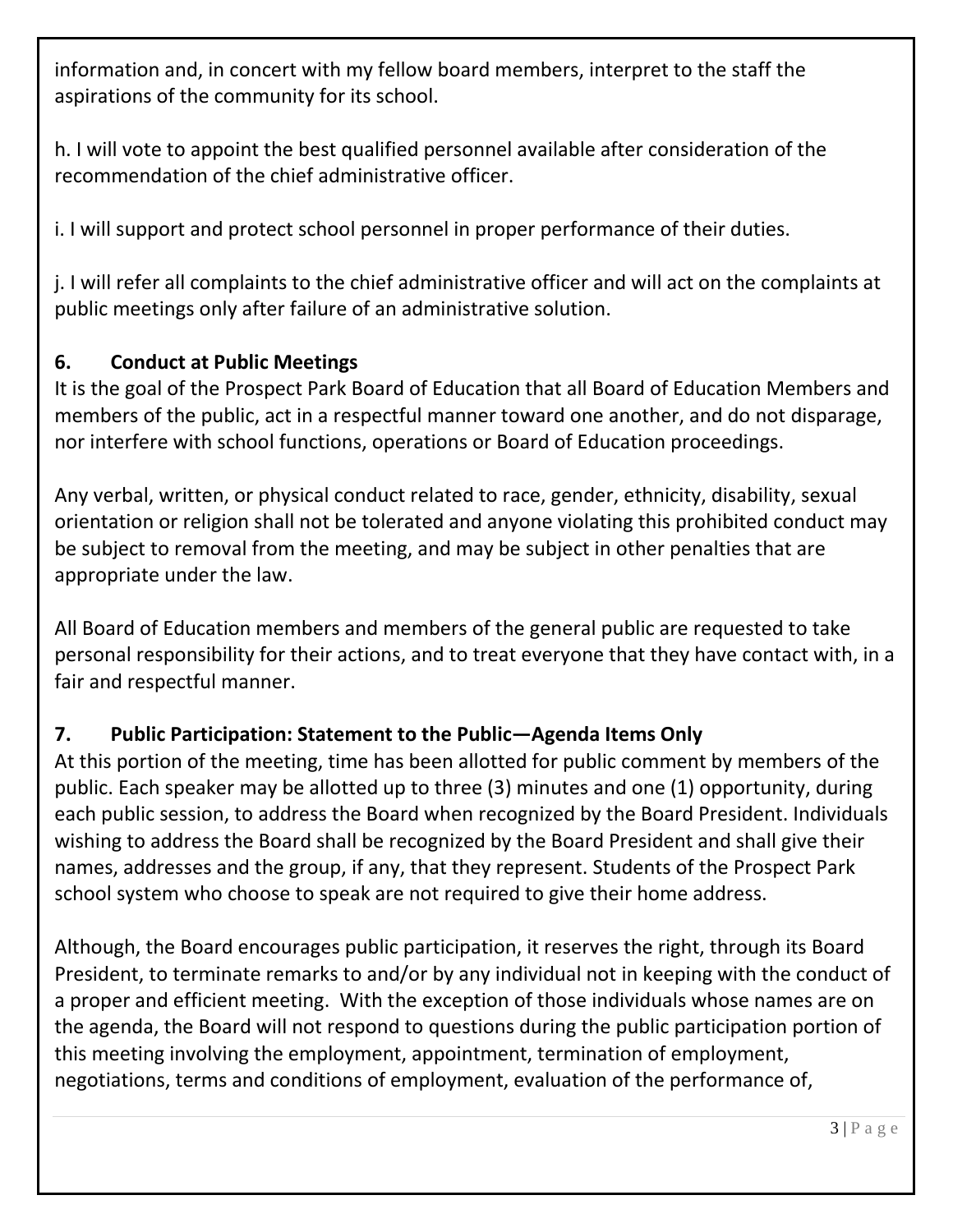promotion or disciplining of any specific, prospective or current employee.

All comments and questions are to be directed through the Board President.

## **Motion to Open Public Hearing:**

Motion by: \_\_\_\_\_\_\_\_\_\_\_\_\_\_\_\_\_\_\_\_\_\_\_\_ Second: \_\_\_\_\_\_\_\_\_\_\_\_\_\_\_\_\_\_\_\_\_\_\_\_\_\_\_

|           | Rodriguez | Colcloughly   Ensour | Gonzalez   Lopez | Nadim | Valerio |
|-----------|-----------|----------------------|------------------|-------|---------|
| Yes       |           |                      |                  |       |         |
| <b>No</b> |           |                      |                  |       |         |
| Abstain   |           |                      |                  |       |         |
| Absent    |           |                      |                  |       |         |

### **Motion to Close Public Hearing:**

| Motion by: |  |
|------------|--|
| Second:    |  |

|           | Rodriguez | Colcloughly | Ensour | Gonzalez | Lopez | Nadim | Valerio |
|-----------|-----------|-------------|--------|----------|-------|-------|---------|
| Yes       |           |             |        |          |       |       |         |
| <b>No</b> |           |             |        |          |       |       |         |
| Abstain   |           |             |        |          |       |       |         |
| Absent    |           |             |        |          |       |       |         |

#### **8. Communications:**

#### **9. Reports Section**

- A. President's Report
- B. Superintendent's Report
- C. Principal's Report
- D. Committee Reports
- E. Board Attorney Report

### **Motion to accept & approve the reports:**

| Motion by: |  |
|------------|--|
| Second:    |  |

|     | Rodriguez | Colcloughly   Ensour | Gonzalez | Lopez | Nadim | Valerio              |
|-----|-----------|----------------------|----------|-------|-------|----------------------|
| Yes |           |                      |          |       |       |                      |
|     |           |                      |          |       |       | $4 P \text{ a } g e$ |
|     |           |                      |          |       |       |                      |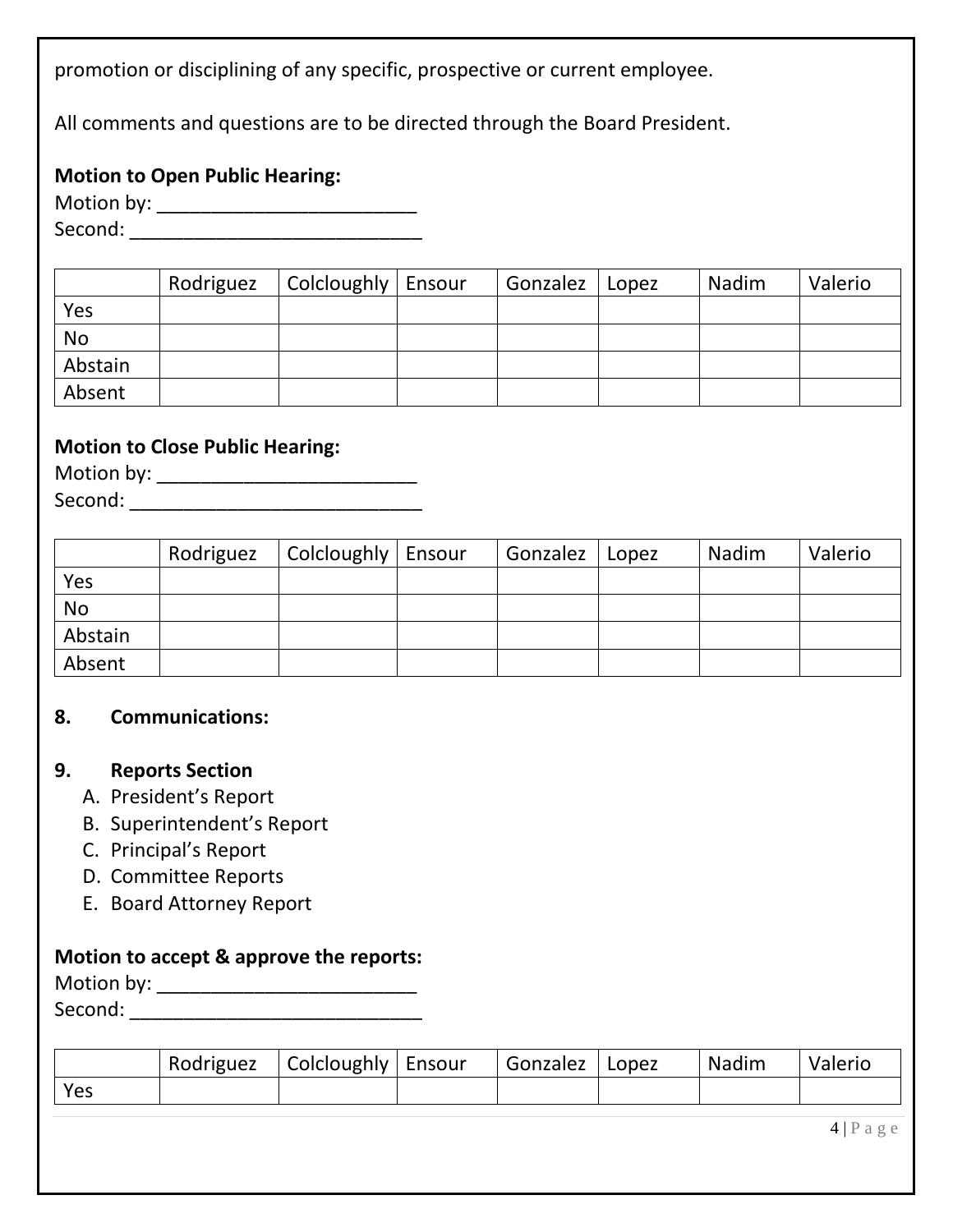| No      |  |  |  |  |
|---------|--|--|--|--|
| Abstain |  |  |  |  |
| Absent  |  |  |  |  |

#### **10. Presentations**

### **11. AGENDA ACTION ITEMS**

# **FINANCE AGENDA Motion to approve resolution F1:**

Motion by: \_\_\_\_\_\_\_\_\_\_\_\_\_\_\_\_\_\_\_\_\_\_\_\_

Second: \_\_\_\_\_\_\_\_\_\_\_\_\_\_\_\_\_\_\_\_\_\_\_\_\_\_\_

|           | Rodriguez | Colcloughly   Ensour | Gonzalez | Lopez | Nadim | Valerio |
|-----------|-----------|----------------------|----------|-------|-------|---------|
| Yes       |           |                      |          |       |       |         |
| <b>No</b> |           |                      |          |       |       |         |
| Abstain   |           |                      |          |       |       |         |
| Absent    |           |                      |          |       |       |         |

# **F1. Authorizing the Completion of an Application and Receipt of a Safety Grant Award**

WHEREAS, the New Jersey Schools Insurance Group ("NJSIG") is a school board insurance group authorized by N.J.S.A. 18A:18B-1, et seq. to provide insurance coverage and risk management services for its members;

WHEREAS, the Prospect Park School District hereinafter referred to as the "Educational Institution," is a member of NJSIG; and

WHEREAS, in accordance with NJSIG Policy 3710, the goal of the safety grant program is to provide members the necessary resources to complete risk reduction projects and improve the safety of the population NJSIG members serve.

NOW THEREFORE, BE IT RESOLVED that: 1) The Educational Institution applies for a safety grant through the NJSIG safety grant program for the 2022-2023 fiscal year in the amount of \$6,300 for the purposes set forth in their safety grant application, which is attached hereto; and, 2) The Business Administrator or their designee is hereby authorized to take all action necessary to apply for and receive a safety grant award.

#### **PERSONNEL AGENDA**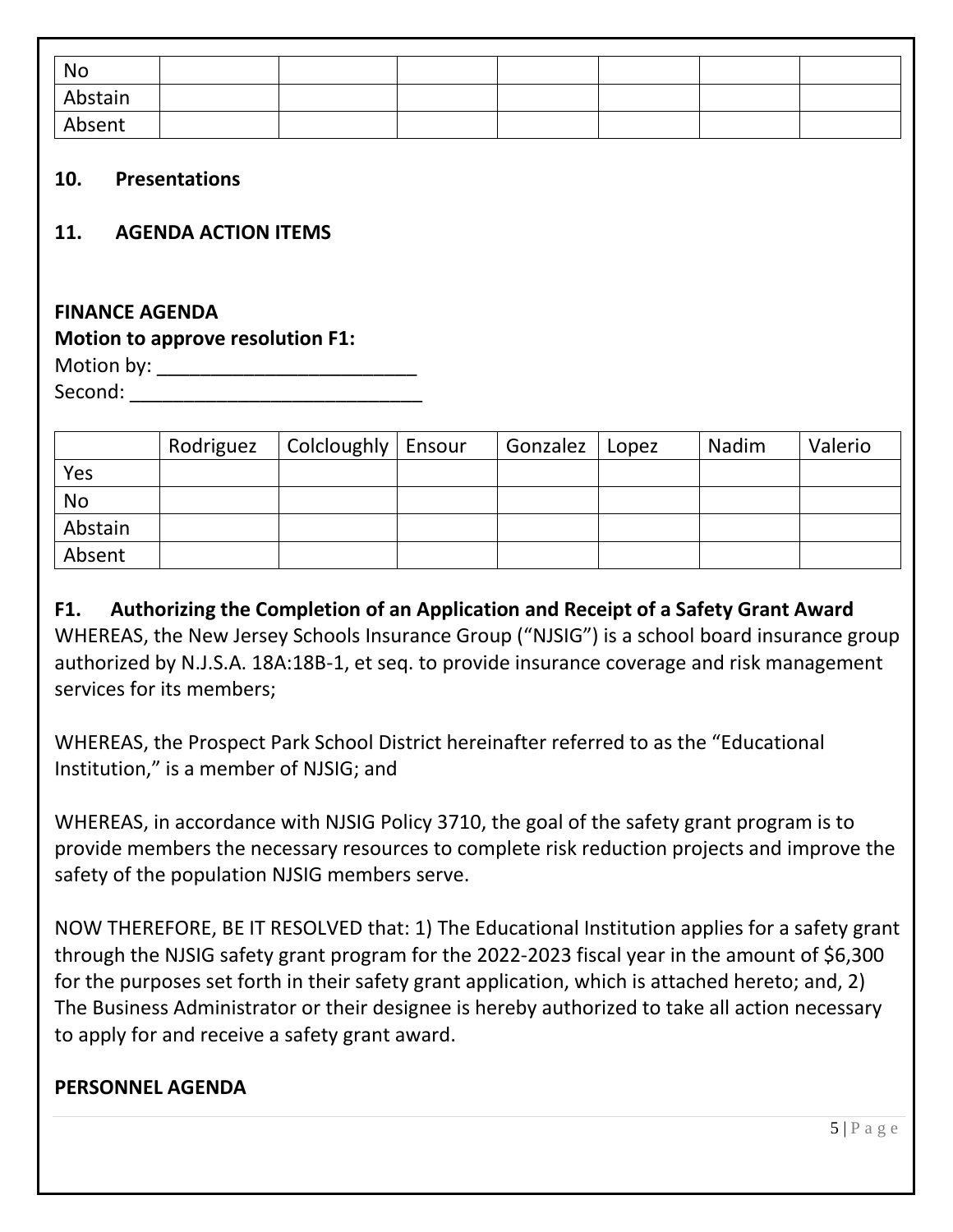#### **Motion to approve resolution P1-P3:**

Motion by: \_\_\_\_\_\_\_\_\_\_\_\_\_\_\_\_\_\_\_\_\_\_\_\_

Second: \_\_\_\_\_\_\_\_\_\_\_\_\_\_\_\_\_\_\_\_\_\_\_\_\_\_\_

|           | Rodriguez | Colcloughly   Ensour | Gonzalez | Lopez | Nadim | Valerio |
|-----------|-----------|----------------------|----------|-------|-------|---------|
| Yes       |           |                      |          |       |       |         |
| <b>No</b> |           |                      |          |       |       |         |
| Abstain   |           |                      |          |       |       |         |
| Absent    |           |                      |          |       |       |         |

### **P1. Approval of Appointment of Bedside Instruction Teacher**

Be it resolved, upon the recommendation of the Superintendent, the Board approves the appointment of Constantina Hanna to provide bedside instruction to student ID # 5745 effective immediately.

# **P2. Approval of Appointment of Bedside Instruction Teacher**

Be it resolved, upon the recommendation of the Superintendent, the Board approves the appointment of Francesca Pasquale to provide bedside instruction to student ID # 4794 effective immediately.

### **P3. Approval of New Substitute List**

Be it resolved, based upon the recommendation of the Superintendent, the Board approves the list of new substitute teachers from NRESC for the 2021-2022 school year.

| ALMOMANI, SHATHA           | $\mathbf{III}$ | C            |
|----------------------------|----------------|--------------|
| <b>BISCIOTTI, ANTONIO</b>  | Ш              | C            |
| CAPELLAN, YOHANNY          | Ш              | C            |
| CONAHAY, MARISA LEIGH      | П              | $\mathsf{C}$ |
| ERVIN, TERRIAH             | Ш              | C            |
| <b>GUIRACOCHA, GISELLE</b> | Ш              | C            |
| LAMOTHE, ALEXANDER         | Ш              | $\mathsf{C}$ |
| <b>LAMPE, STEWART ROY</b>  | Ш              | C            |
| LASPISA, LUISA             | T              | S            |
| MOHAMMAD, SAMMAR           | Ш              | C            |
| MOHAMMAD, SUAD             | Ш              | $\mathsf{C}$ |
| OGULIN, CARA L.            | H              | C            |
| PENA, ANDREINA             | Ш              | C            |
| PROVENZANO, SALVATORE      | Ш              | C            |
| SAFAR, HANAA               | Н              | $\subset$    |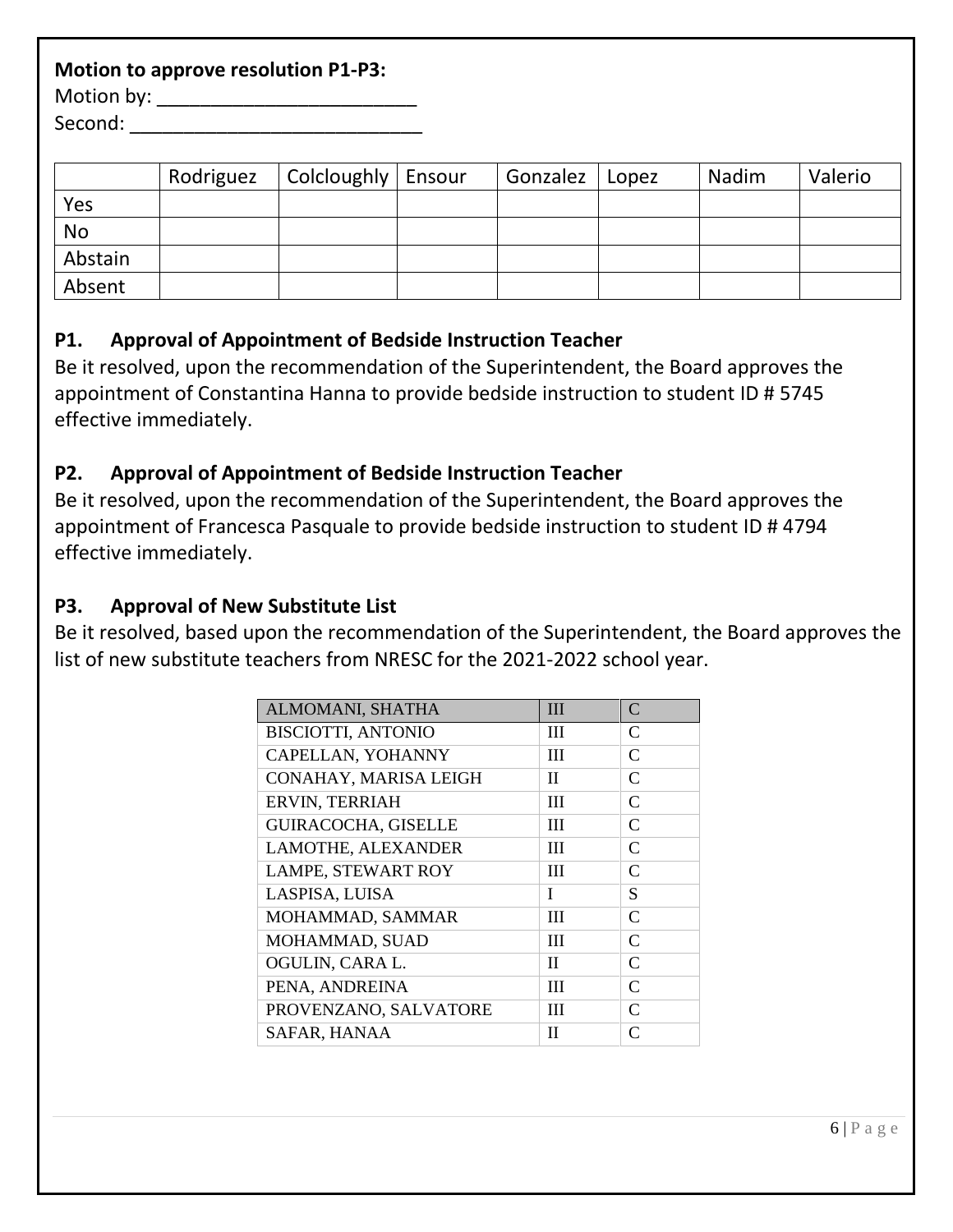### **EDUCATION AGENDA – There are no resolutions under the Education section.**

**BUILDING & GROUNDS AGENDA – There are no resolutions under the Building & Grounds section.**

### **POLICY AGENDA**

#### **Motion to approve resolution BP1:**

Motion by: \_\_\_\_\_\_\_\_\_\_\_\_\_\_\_\_\_\_\_\_\_\_\_\_ Second: \_\_\_\_\_\_\_\_\_\_\_\_\_\_\_\_\_\_\_\_\_\_\_\_\_\_\_

|           | Rodriguez   Colcloughly | Ensour | Gonzalez | Lopez | Nadim | Valerio |
|-----------|-------------------------|--------|----------|-------|-------|---------|
| Yes       |                         |        |          |       |       |         |
| <b>No</b> |                         |        |          |       |       |         |
| Abstain   |                         |        |          |       |       |         |
| Absent    |                         |        |          |       |       |         |

### **BP1. Approval of the April 26, 2022 Board of Education Minutes**

Be it resolved, the Board accepts and approves the following Board of Education meeting minutes: Regular Meeting—April 26, 2022

**FOOD SERVICE AGENDA – There are no resolutions under the Food Service section.**

### **PUBLIC PARTICIPATION: STATEMENT TO THE PUBLIC**

At this portion of the meeting, time has been allotted for public comment by members of the public. Each speaker may be allotted up to **three (3) minutes** and one (1) opportunity, during each public session, to address the Board when recognized by the Board President. Individuals wishing to address the Board shall be recognized by the Board President and shall give their names, addresses and the group, if any, that they represent. Students of the Prospect Park School system who choose to speak are not required to give their home address.

#### **Public Participation: Statement to the Public**

Although, the Board encourages public participation, it reserves the right, through its Board President, to terminate remarks to and/or by any individual not in keeping with the conduct of a proper and efficient meeting. With the exception of those individuals whose names are on the agenda, the Board will not respond to questions during the public participation portion of this meeting involving the employment, appointment, termination of employment,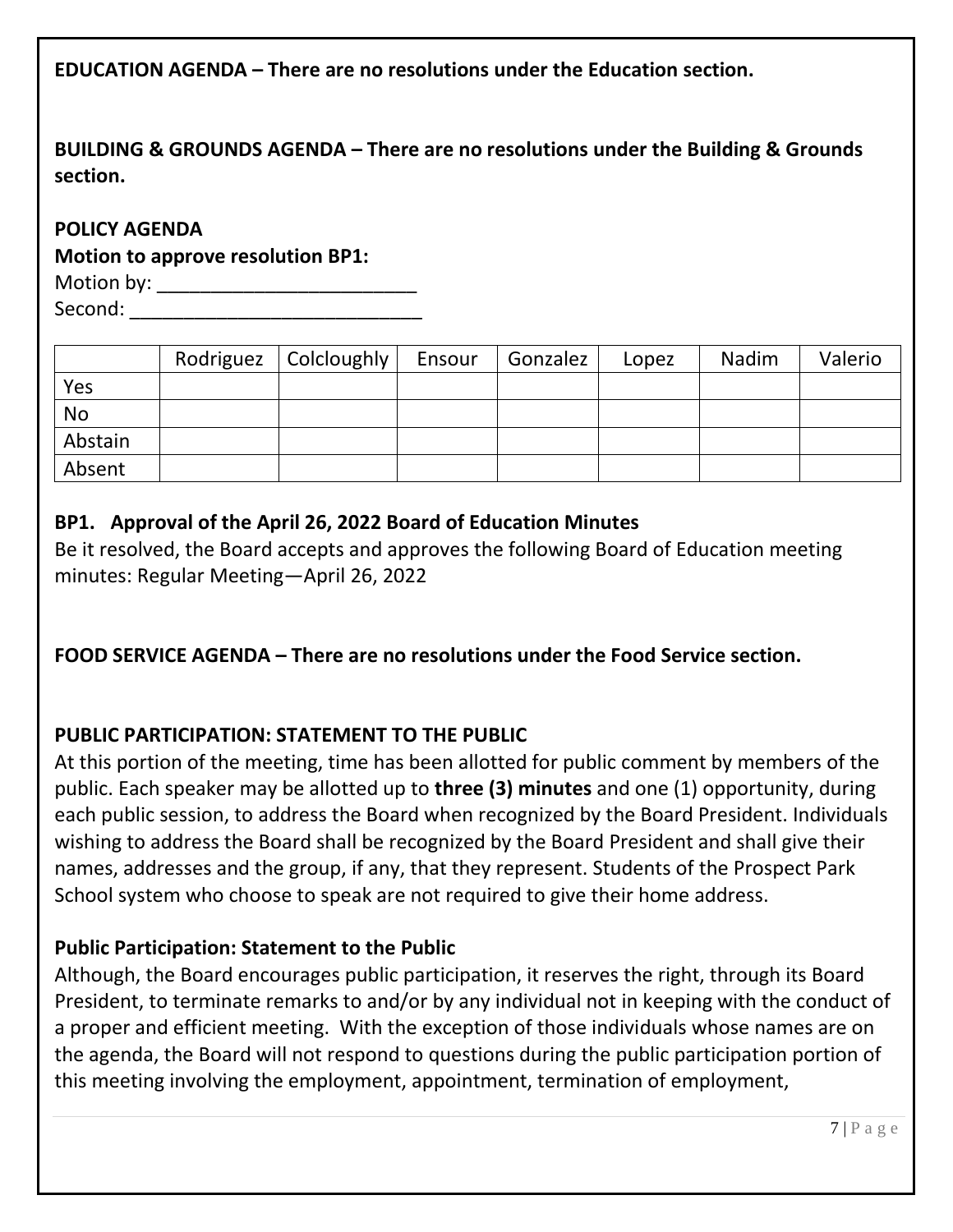negotiations, terms and conditions of employment, evaluation of the performance of, promotion or disciplining of any specific, prospective or current employee. All comments and questions are to be directed through the President.

### **Motion to Open Public Hearing:**

| Motion by: |  |
|------------|--|
| Second:    |  |

|           | Rodriguez | Colcloughly   Ensour | Gonzalez | Lopez | Nadim | Valerio |
|-----------|-----------|----------------------|----------|-------|-------|---------|
| Yes       |           |                      |          |       |       |         |
| <b>No</b> |           |                      |          |       |       |         |
| Abstain   |           |                      |          |       |       |         |
| Absent    |           |                      |          |       |       |         |

# **Motion to Close Public Hearing:**

Motion by: \_\_\_\_\_\_\_\_\_\_\_\_\_\_\_\_\_\_\_\_\_\_\_\_ Second: \_\_\_\_\_\_\_\_\_\_\_\_\_\_\_\_\_\_\_\_\_\_\_\_\_\_\_

|           | Rodriguez | Colcloughly   Ensour | Gonzalez | Lopez | Nadim | Valerio |
|-----------|-----------|----------------------|----------|-------|-------|---------|
| Yes       |           |                      |          |       |       |         |
| <b>No</b> |           |                      |          |       |       |         |
| Abstain   |           |                      |          |       |       |         |
| Absent    |           |                      |          |       |       |         |

#### **12. Executive Session**

**Motion to Go into Executive Session to Discuss Legal and Personnel Matters (if required):**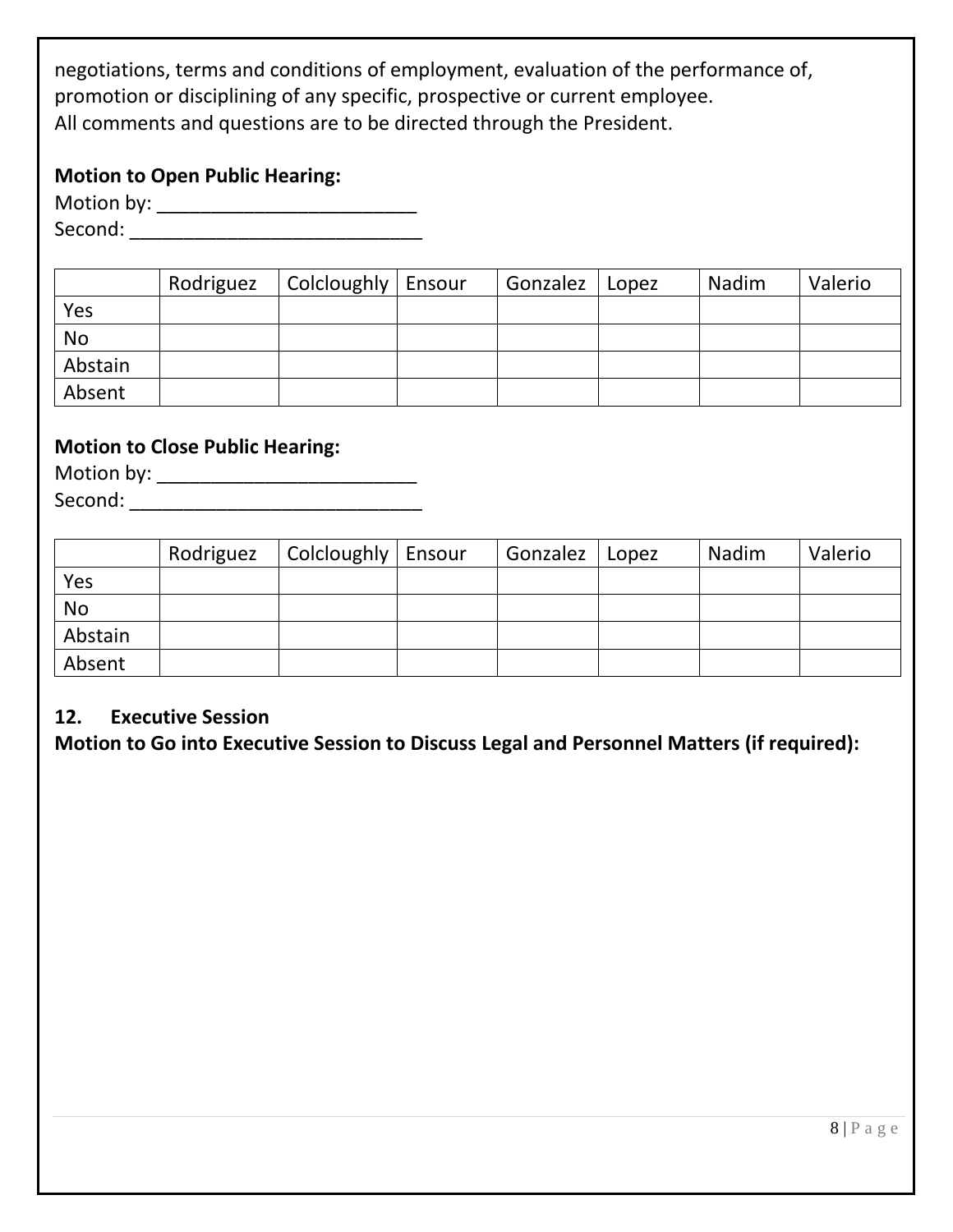## **BOROUGH OF PROSPECT PARK BOARD OF EDUCATION PASSAIC COUNTY, NEW JERSEY**

# **MOTION AUTHORIZING EXECUTIVE SESSION PURSUANT TO N.J.S.A. 10:4-12**

**BE IT RESOLVED**, by the Borough of Prospect Park Board of Education, pursuant to the Open Public Meetings Act, N.J.S.A. 10:4-6 et seq., it is necessary to convene an executive session to discuss items authorized by N.J.S.A. 10:4-12(b), specifically (including but not limited to):

- 1. Litigation (actual / pending / and/or threatened);
- 2. Employment matters involving all aspects of the employment of certain employees;
- 3. Contract Negotiations;
- 4. Matters involving the lease of the property;
- 5. Public Safety; and
- 6. Matters involving the terms of employment for certain employees.

**BE IT FURTHER RESOLVED**, that it is anticipated that the deliberation conducted in closed session may be disclosed to the public upon the determination by the Board of Education that the public interest will no longer be served by such confidentially and if not then legally privileged.

Motion by: \_\_\_\_\_\_\_\_\_\_\_\_\_\_\_\_\_\_\_\_\_\_\_\_\_\_\_\_\_\_\_ Second: \_\_\_\_\_\_\_\_\_\_\_\_\_\_\_\_\_\_\_\_\_\_\_\_\_\_\_ Time:

|           | Rodriguez | Colcloughly   Ensour | Gonzalez | Lopez | Nadim | Valerio |
|-----------|-----------|----------------------|----------|-------|-------|---------|
| Yes       |           |                      |          |       |       |         |
| <b>No</b> |           |                      |          |       |       |         |
| Abstain   |           |                      |          |       |       |         |
| Absent    |           |                      |          |       |       |         |

# **Motion to Close Executive Session to Discuss Legal and Personnel Matters (if required):** Motion by: \_\_\_\_\_\_\_\_\_\_\_\_\_\_\_\_\_\_\_\_\_\_\_\_

Second: \_\_\_\_\_\_\_\_\_\_\_\_\_\_\_\_\_\_\_\_\_\_\_\_\_\_\_ Time:

|           | Rodriguez | Colcloughly   Ensour | Gonzalez   Lopez | Nadim | Valerio |
|-----------|-----------|----------------------|------------------|-------|---------|
| Yes       |           |                      |                  |       |         |
| <b>No</b> |           |                      |                  |       |         |
| Abstain   |           |                      |                  |       |         |
| Absent    |           |                      |                  |       |         |